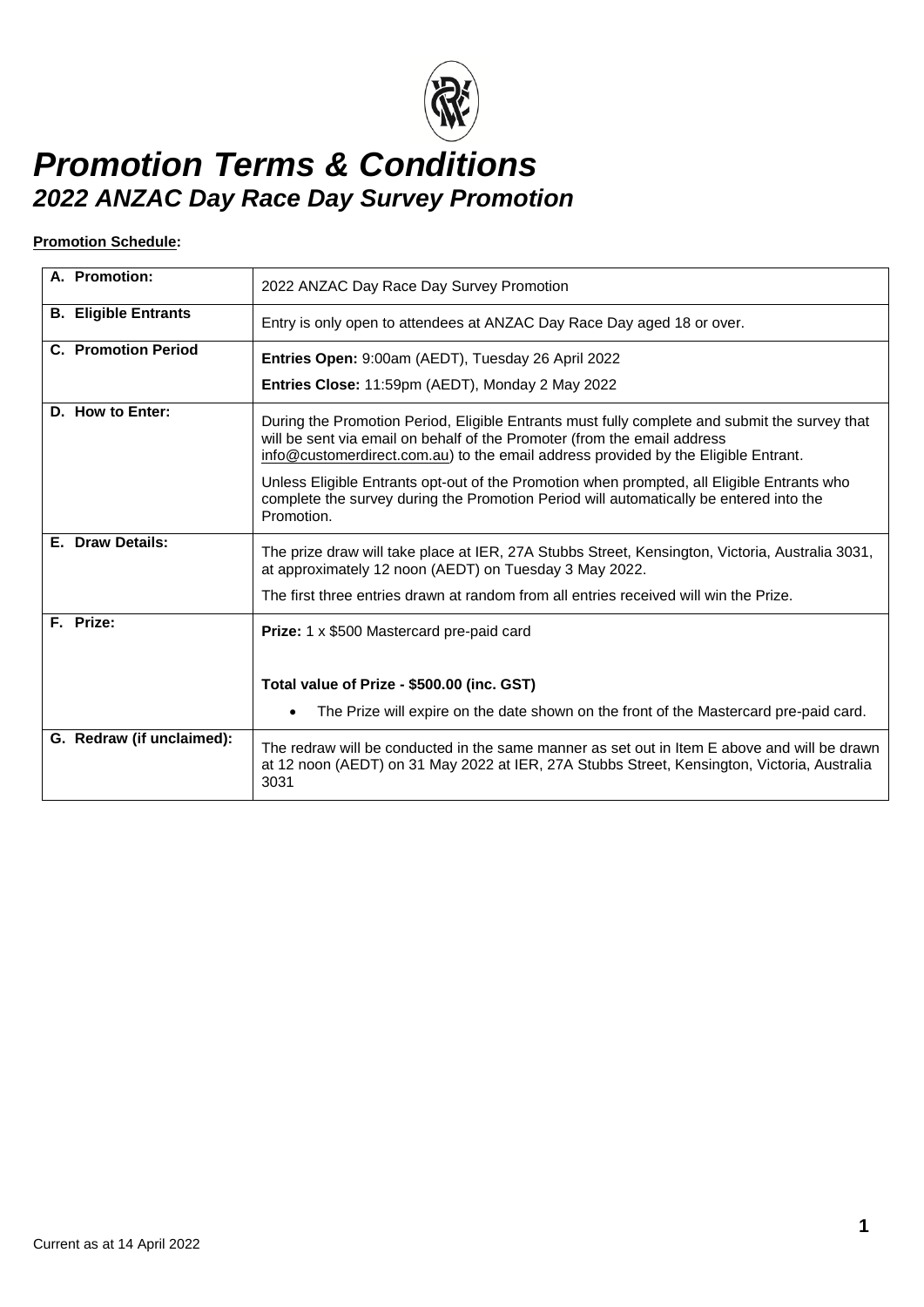

### **Promotion Terms:**

- 1. These Promotion Terms and the Promotion Schedule provide information on prizes and how to participate and together form the Terms and Conditions of Entry. By participating in this Promotion you agree to be bound by these Terms and Conditions of Entry.
- 2. To the extent of any inconsistency between the Promotion Terms and the Promotion Schedule, the terms of the Promotion Schedule will prevail.
- 3. The Promoter is Victoria Racing Club Limited (ACN 119 214 078) of 448 Epsom Road, Flemington VIC 3031.
- <span id="page-1-0"></span>4. Entry is only open to Eligible Entrants as described at Item B ("Eligible Entrants", "entrant"). Employees, directors and other representatives of the Promoter and organisations involved in sponsoring or conducting this Promotion (and any individuals so involved) are ineligible, as are members of their immediate families and households.
- 5. To enter the Promotion, Eligible Entrants must follow the instructions detailed under Item D. Only one entry is permitted per person.
- 6. Incomplete, inaccurate, illegible or photocopied entries will be deemed invalid. The Promoter accepts no responsibility for lost, late or misdirected entries. The Promoter reserves the right to verify the validity of entries and to disqualify any entrant who tampers with the entry process or submits inaccurate details.
- 7. The entrant is responsible for fully completing the survey and it is not the responsibility of the Promoter or any third party to ensure that the entrant is entered into the Promotion.
- 8. Each winning entrant ("prize winner") will be drawn on the date set out under Item E and the Promoter will notify the prize winner via phone and in writing, and their details published on the flemington.com.au website for a period of 28 days from the date of the draw. If the winning entrant is not able to be contacted, does not claim the Prize within 28 days of the prize

draw or is ineligible to claim the Prize pursuant to clause [4,](#page-1-0) the Promoter at its discretion, will redraw the Prize in accordance with and on the date set out in Item G (where applicable), and award the unclaimed prize to the next eligible entrant (the "alternate winner"). If an alternate winner is drawn and that alternate winner is not able to be contacted, or does not claim the Prize within 7 days of the redraw, the Promoter, in its sole discretion, will forfeit the Prize and no substitute will be offered.

- 9. Winners of the drawn prize(s) are determined by chance. Skill plays no part in determining the winner.
- 10. If the prize is not available for collection at the Event, the prize will be delivered to or collected by the prize winner by the date agreed between the prize winner and the Promoter.
- 11. The prize will be awarded to the person named in the entry. The Promoter reserves the right to require the prize winner to provide proof of age, identity and residency. Identification considered suitable for verification is at the discretion of the Promoter and the Promoter reserves the right to disqualify any person who fails to provide the required information or provides false information.
- 12. The Promoter reserves the right to refuse to allow a prize winner to take part in or accept any or all aspects of the prize, if the Promoter determines in their absolute discretion, that a prize winner is not in the physical or mental condition necessary to be able to safely participate in or accept the prize. It is a condition of accepting the prize that a prize winner may be required to sign a legal release as determined by the Promoter in its absolute discretion, prior to receiving the prize(s).
- 13. Once a prize has been claimed by the prize winner and has been delivered or collected from the Promoter's premises, the Promoter takes no responsibility for the prize being damaged, delayed or lost in transit.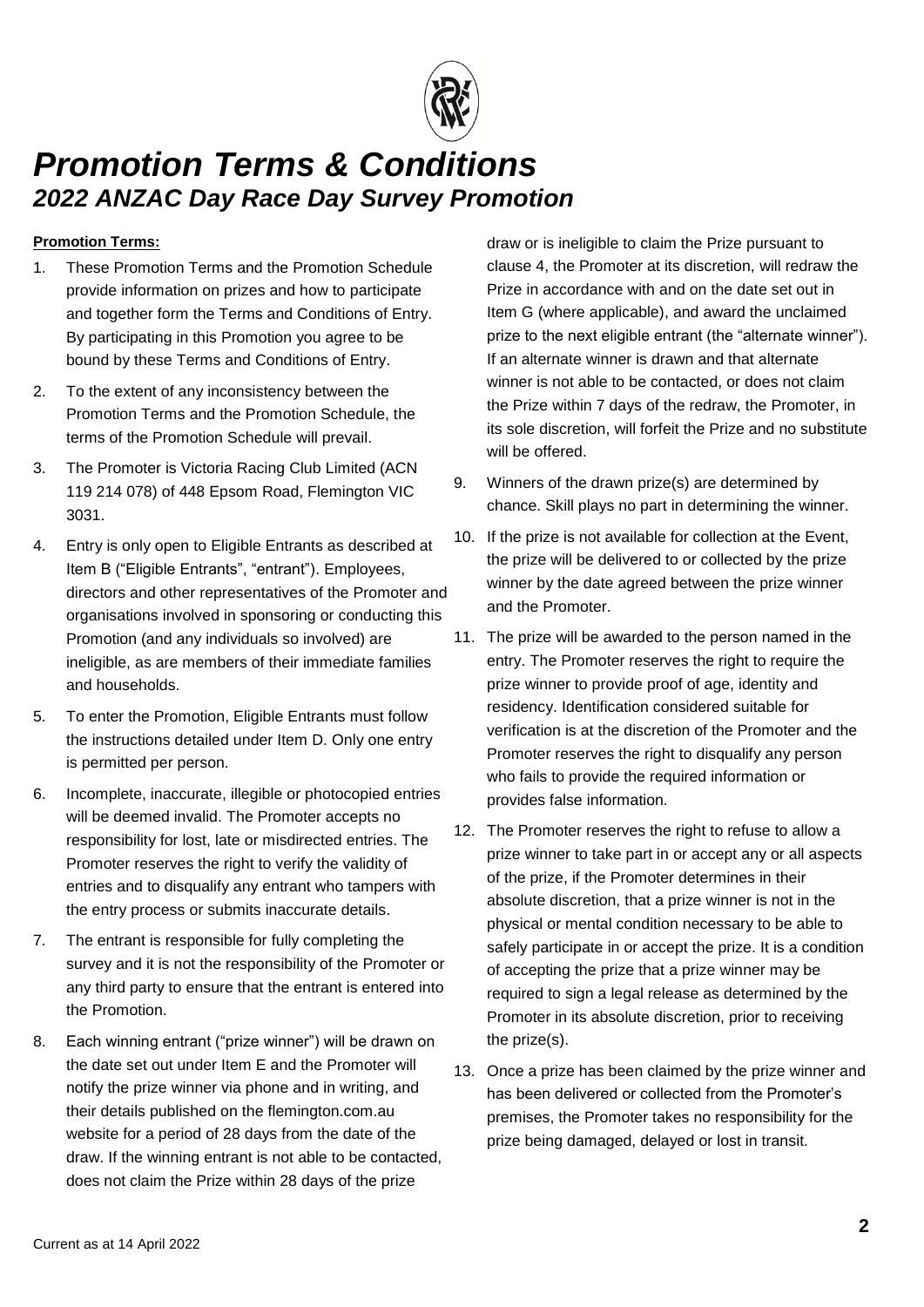

- 14. If the prize(s) is provided to the Promoter by a third party, the prize is subject to the terms and conditions of the third party prize supplier and the provision of the prize is the sole responsibility of the third party and not the Promoter. To the extent of any inconsistency, the terms and conditions of the prize supplier will prevail over these Terms and Conditions of Entry.
- 15. The total maximum prize value is the recommended retail price (RRP) correct at the time of printing. The Promoter is neither responsible nor liable for any change in the value of prize occurring between the printing date and date the Prize is claimed. All prize values are in Australian dollars. Prizes are not exchangeable or redeemable for cash.
- 16. If a prize becomes unavailable for reasons beyond the Promoter's control, the Promoter may substitute a prize of equal or greater value, subject to any written directions from the lottery authorities.
- 17. Prize winners are advised that tax implications may arise as a result of accepting their prize. The Promoter is not responsible for such tax implications and prize winners should seek independent financial advice where necessary.
- 18. All ancillary costs and expenses (including transfers, transport, accommodation, insurance, food, beverages, entertainment and spending money) in taking such prizes are the responsibility of the prize winner (unless expressly stated).
- 19. Where the prize is a pre-paid Mastercard (**Mastercard**), that card is treated like cash. Lost or stolen Mastercards will not be replaced or refunded by the Promoter. Mastercards expire on the date shown on the front of the Mastercard. Any unused amount after the expiry date of the Mastercard will not be refunded or credited by the Promoter. For full terms of use and full details concerning applicable exclusions, visit [www.mastercard.us/en-us.html.](http://www.mastercard.us/en-us.html)
- 20. By accepting their prize, each prize winner acknowledges and consents to participating in

promotional activities relating to the prize which may include promotional photograph shoots and media interviews. The Promoter may use all photographs and recorded interviews, including the prize winner's image, voice, name and other details, without restriction and without further reward or recourse to the prize winner, in its advertising and promotional materials and official communications in perpetuity and in any media whatsoever.

- 21. The entrant warrants and represents that any material sent or provided by the entrant to the Promoter will not infringe any copyright, trademarks or other intellectual property rights of any third party (including moral rights) and that the entrant has all rights to use the materials and has obtained all necessary consents to comply with any relevant privacy and/or confidentiality requirements.
- 22. The Promoter collects personal information from entrants in order to facilitate the survey and the Promotion. Entrants' personal information may also be provided to third parties (including prize suppliers) for the purpose of administering this Promotion or providing prizes or to the State and Territory lottery departments as required under the relevant lottery legislation. If the information requested is not provided, the entrant may not be eligible to participate in the Promotion. The Promoter will handle personal information disclosed by the entrant in accordance with the Australian Privacy Principles under the Privacy Act 1988 (Cth) and the terms of its privacy policy located at http://www.flemington.com.au/privacy-policy/. Where applicable, unless the entrant has "opt-ed out", the entrant agrees that the Promoter may use this information in any media for future promotional, marketing and publicity purposes, including the sending of electronic messages. Entrants may access the information that the Promoter holds about them, request to "opt-out" of any future communications or make a complaint about a breach of the Australian Privacy Principles or a registered privacy code that